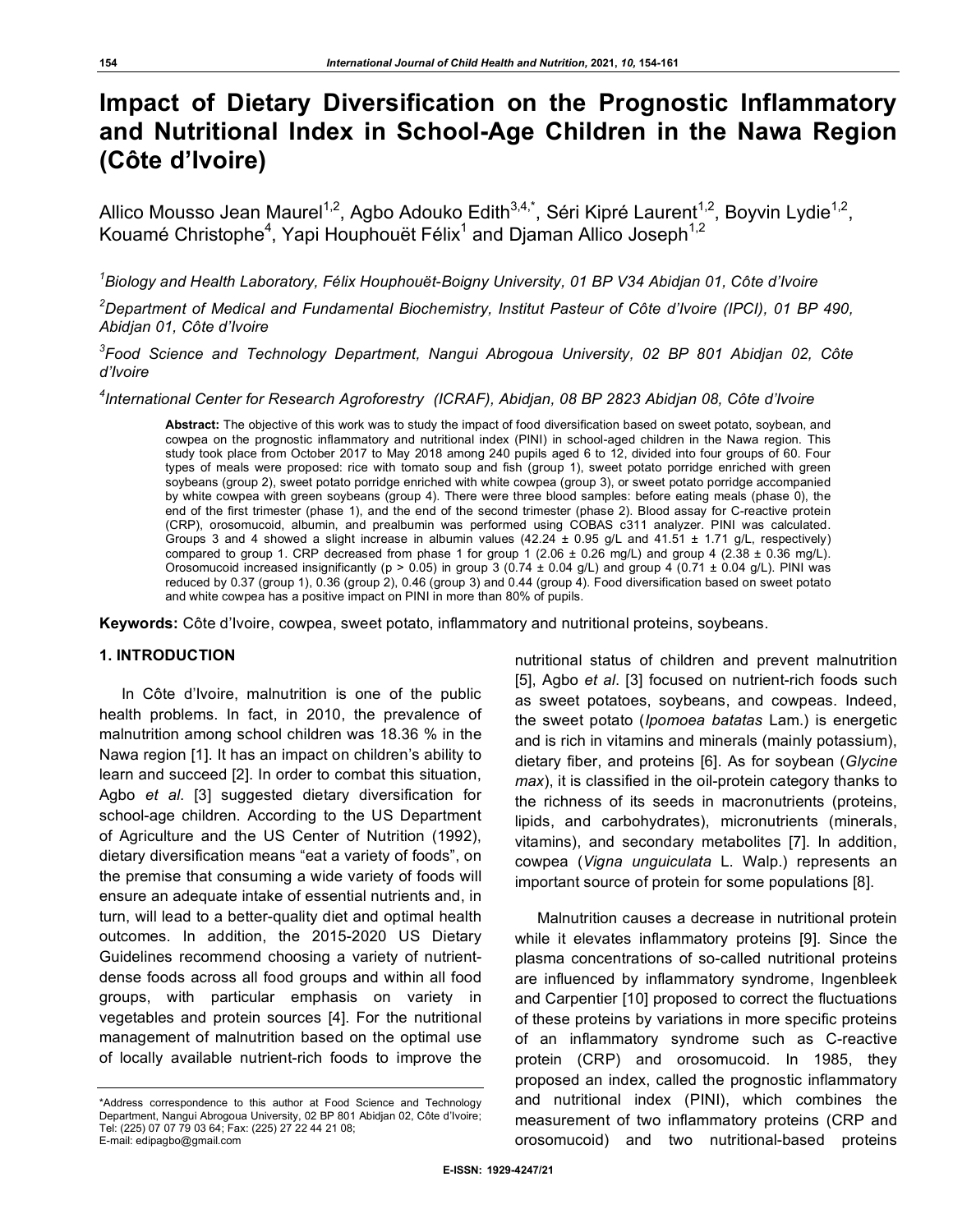(albumin and prealbumin). However, most studies have assessed malnutrition against anthropometric indices (weight loss, body mass index, measurement of brachial or calf circumference). These measurements are certainly specific to the compartments measured, but they are also not very sensitive [11]. However, in children aged over 5 years, the pathologies have a rather insidious installation and evolution [12]. Thus, the determination of PINI in children is necessary because it could better guide the management of malnutrition.

The objective of this work was to study the impact of food diversification based on sweet potato, soya, and cowpea on PINI in school children in Côte d'Ivoire.

# **2. MATERIAL AND METHODS**

## **2.1. Study Population**

This research was a longitudinal study conducted over one school year (9 months). It was carried out in four zones (Buyo, Gueyo, Meagui, Soubré) of the Nawa region where the "Vision for change" project set up a cocoa rehabilitation program integrating assessment of the nutritional status of school children visiting school canteens.

The children who participated in this study were between 6 and 12 years old, and consent was obtained from the parents. In addition, the children's general health was certified by a health worker (nurse) during a clinical and laboratory examination before the study took place. Pupils whose age was less than 6 years or over 12 years were not considered in this study.

## **2.2. Determination of the Sample Size**

The sample size was calculated using the Leslie Fischer formula below, considering the prevalence of chronic malnutrition in this area [1].

$$
n = \frac{Z^2 p(1-p)}{i^2}
$$

$$
n = \frac{(1.96)^2 \times 0.1836 (1-0.1836)}{(0.05)^2}
$$

n: minimum sample size for obtaining significant results at a fixed risk level Z.

Z: confidence level (the typical value for the 95% confidence level is 1.96).

p: proportion of children suffering from chronic malnutrition, estimated at 18.36% in the area according to N'go *et al*. [1].

Considering a 10% margin of error, the range of the sample size is (207-253). The study, therefore, considered 240 pupils at a rate of 60 pupils per locality.

## **2.3. Sampling**

A standardized questionnaire survey on the sociodemographic data of 240 students from schools in these different localities was carried out.

In addition, blood samples were taken from the students at different times or stages (phases) of the study:

Phase 0: phase before food consumption;

Phase 1: phase after 3months or one-quarter of the experiment;

Phase 2: phase after 6months of the experiment.

#### **2.4. Preparation of Dishes**

Over a school calendar year, the students ate different dishes made with rice, sweet potatoes, soybeans, and cowpeas in school canteens. The dishes were prepared according to the following methods:

## *2.4.1. Rice with Tomato Soup and Fish*

Five kilograms of rice were prepared for 30 mins in a cooking pot containing tap water, oil, and onion. After sautéing the onions, garlic, and tomato stew in a little oil, the fish was stirred in with water. The whole thing was left to simmer for 30 to 40 mins, adding cooking salt, pepper, and nutmeg.

# *2.4.2. Sweet Potato Porridge Enriched with Green Soybeans*

The sweet potato porridge enriched with green soybeans was made by soaking 1kg of green soybeans soaked in hot water, then cooking them for 30 mins in water with a little salt. Ten kilograms of sweet potato were peeled and cut up. After mixing the onions and garlic in a little oil, the tomato paste, precooked soybeans, and water were added. The whole thing was simmered for 20 mins; then, the sweet potato was incorporated. After salting and seasoning with pepper and nutmeg, the whole thing was left to cook for another 30 mins.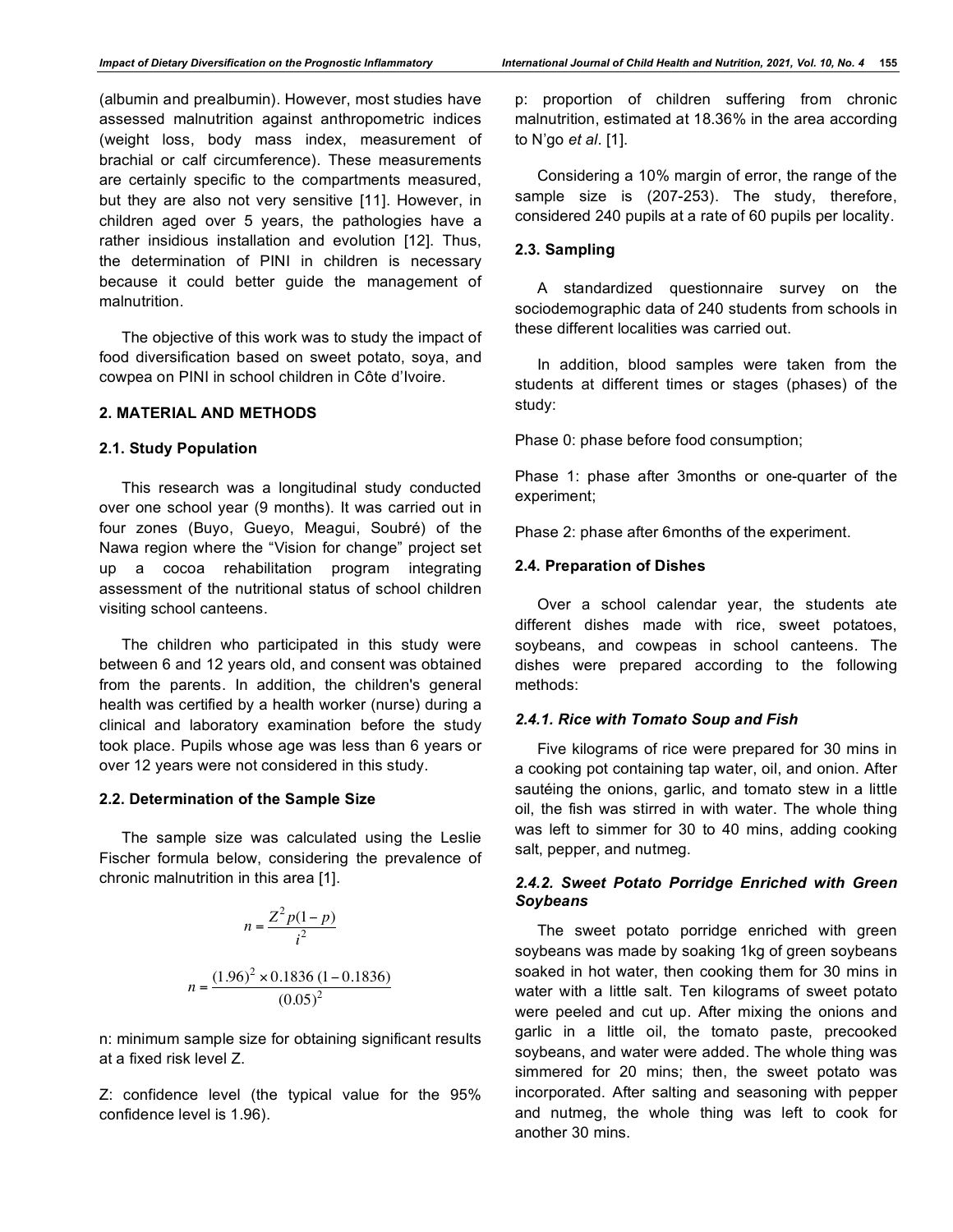# *2.4.3. Sweet Potato Porridge Enriched with White Cowpeas*

The sweet potato porridge enriched with white cowpea was prepared by soaking 1kg of white cowpeas in hot water, then cooking them for 45 mins in water with a little salt. Ten kilograms of sweet potato were peeled and cut up. After mixing the onions and garlic in a little oil, the tomato stew, precooked cowpeas, and water were added. The whole was simmered for 20 mins, and then the sweet potato was incorporated. After salting and seasoning with pepper and nutmeg, the whole thing was left to cook for another 30 mins.

# *2.4.4. Sweet Potato Porridge Enriched with Green Soybeans and White Cowpeas*

One kilogram of green soybeans was soaked in hot water, then cooked for 30 mins in water with a little salt. One kilogram of white cowpeas was soaked in hot water, skinned, and then soaked for 45 mins in water with a little salt. Ten kilograms of sweet potato were peeled and cut up. After mixing the onions and garlic in a little oil, the precooked tomato stew, cowpeas and soybeans were added. The whole thing was simmered for 20 to 30 mins, and then the sweet potato was stirred in. After salting and seasoning with pepper and nutmeg, the whole thing was left to cook for another 30 mins.

## **2.5. Distribution of Dishes**

The different menus were taken as lunch in the school canteen two days a week (Monday and Thursday) during the study. Each child received approximately 300 to 500 g of food. In the study, each group consisted of students from different schools. Each group received the same meal, distributed as follows:

- Group 1 (control group): rice with tomato stew and fish (RSP). These are the dishes usually served in canteens;
- Group 2: sweet potato porridge enriched with green soybeans (PDS);
- Group 3: sweet potato porridge enriched with white cowpeas (PDN);
- Group 4: sweet potato porridge enriched with green soybeans and white cowpeas (PDSN).

## **2.6. Assay of Biochemical Parameters**

The assay of the biochemical parameters was carried out using a COBAS c311 analyzer.

# *2.6.1. C-Reactive Protein*

The concentration of CRP was determined by immunoturbidimetry with latex particles sensitized by specific antibodies [13]. This is because CRP reacts in an agglutination reaction with latex particles coated with monoclonal anti-CRP antibodies. The precipitate obtained is measured by turbidimetry at 552 nm [14].

The assay was carried out with a COBAS c311 analyzer using 2 µL of serum to which was added 82 µL of R14 solution associated with 48 µL of diluent  $(H<sub>2</sub>O)$ , then 28 µL of R15 solution combined with 14 µL of diluent ( $H<sub>2</sub>O$ ). The result was obtained 10 mins later.

# *2.6.2. Orosomucoid*

Orosomucoidor α-1-acid glycoprotein constitutes a marker of the inflammatory reaction. It was assayed by immunoturbidimetry [15], using 2 µL of serum to which was added 35 µL of R16 solution combined with 17 µL of diluent  $(H<sub>2</sub>O)$ .

# *2.6.3. Albumin*

Albumin concentrations were determined using a modified bromocresol green binding assay [16]. Albumin at pH 4.3 is sufficiently cationic to combine with bromocresol green (BCG) and form a blue-greencolored complex [17]. The intensity of the blue-green color is directly proportional to the concentration of albumin in the sample. It is measured by the increase in absorbance at 629 nm.

The albumin assay was carried out using a COBAS c311 analyzer using 2 µL of serum, to which was added 100 µL of R4 solution (mono-reagent) and 20 µL of diluent  $(H<sub>2</sub>O)$ . The result was obtained 10 mins later.

# *2.6.4. Prealbumin*

Prealbumin forms a precipitate in the presence of a specific antiserum; this precipitate can be assayed by immunoturbidimetry at 340 nm [18].

The prealbumin assay using a COBAS c311 analyzer uses 2 µL of the serum to which has been added 100 µL of R4 solution (mono-reagent) and 20 µL of diluent  $(H<sub>2</sub>O)$ . The result was obtained after 10 min.

# *2.6.5. Prognostic Inflammatory and Nutritional Index*

Since the plasma concentrations of so-called nutritional proteins are influenced by inflammatory syndrome, Ingenbleek and Carpentier [10] proposed to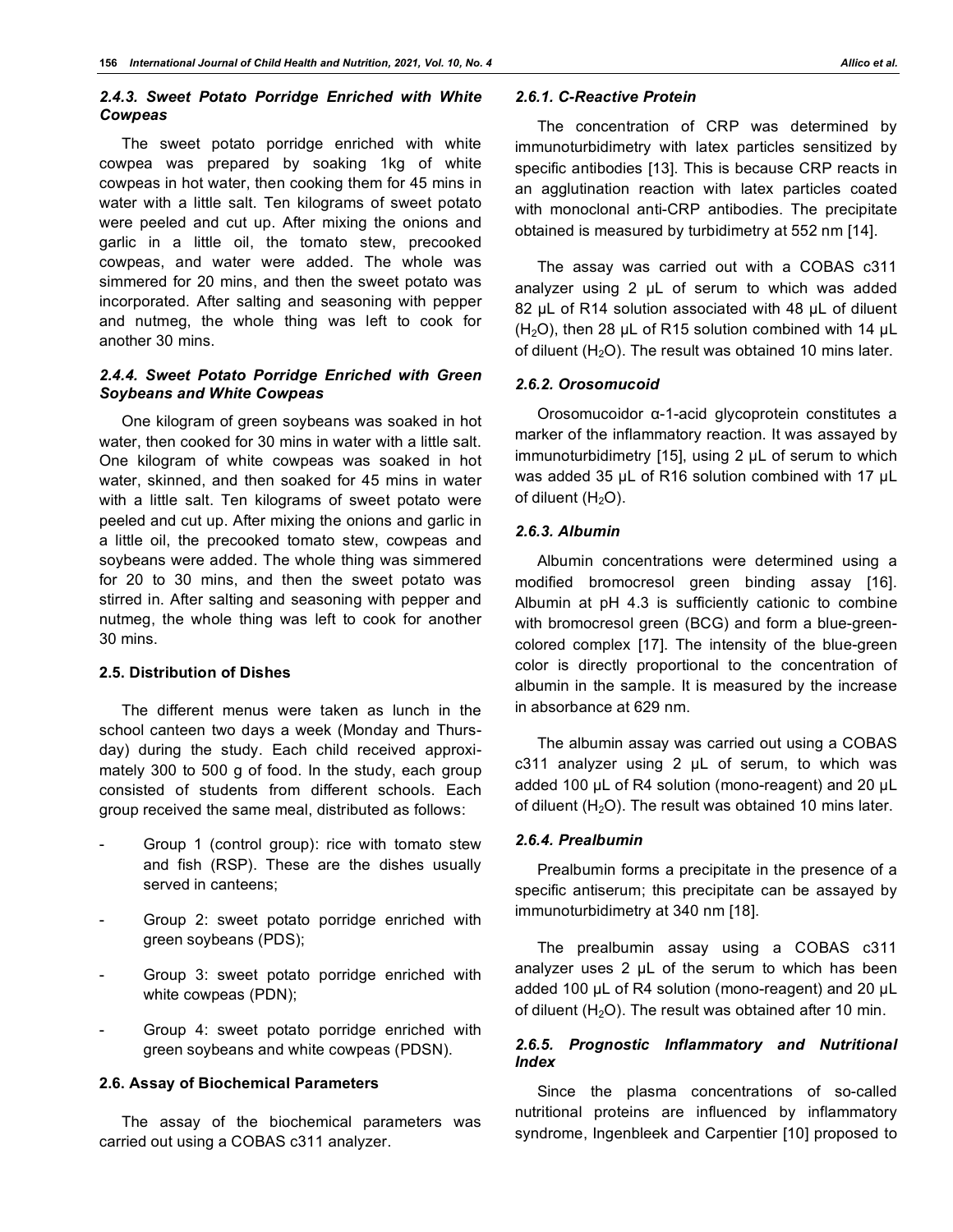correct the fluctuations of these proteins by variations in more specific proteins of an inflammatory syndrome such as CRP and orosomucoid. In 1985, they proposed an index, PINI, which combines the measurement of two inflammatory proteins (CRP and orosomucoid) and two nutrition proteins (albumin and prealbumin), according to the following equation:

> $PINI = \frac{CRP \times Orosomucoid}{PPI}$ Albumin × Prealbumin

This index makes it possible to classify malnourished patients into five groups:

- $\triangleright$  PINI < 1: patient not infected, not malnourished
- $\triangleright$  PINI = 1 to 10: patient at low risk
- $\triangleright$  PINI = 11 to 20: patient at moderate risk
- $\triangleright$  PINI = 21 to 30: patient at high risk of complications
- $\triangleright$  PINI > 30: patient at critical risk

#### **2.7. Statistical Analysis Methods**

Statistical analysis was performed using GraphPad Prism 5 Demo software, and Student's t-test was used to compare the variances of the means. Relationships between data were assessed using Pearson's chisquared test. A value of p <0.05 is considered statistically significant. Data are presented as the mean ± standard deviation of the mean.

## **3. RESULTS**

# **3.1. Average Values of the Biological Parameters of the Study Population**

Generally, protein values were within the range of reference values. However, for albumin, students in groups 3 (PDN) and 4 (PDSN) showed a slight increase in mean values compared to group 1, the control (RSP). These values varied from  $41.32 \pm 0.95$ to 42.24  $\pm$  0.95 g/L in group 3 and from 37.07  $\pm$  1.12 to 41.51  $\pm$  1.71 g/L in group 4. On the other hand, in group 1 (control group, RSP), the concentrations varied from 39.79  $\pm$  0.94 to 39.55  $\pm$  0.86 g/L. This increase was significant in phase 1 (3 months after food consumption), with a p-value <0.0001 for group 3 and  $p = 0.0003$  for group 4.

In contrast, in group 2 (PDS), there was a nonsignificant decrease ( $p$   $>$  0.05) in the mean albumin value (41.25  $\pm$  0.98 to 38.16  $\pm$  1.17 g/L) compared to group 1 (RSP). In group 2, the mean prealbumin values decreased without significant difference, ranging from  $0.15 \pm 0.04$  to  $0.13 \pm 0.04$  g/L, whereas in groups 3 and 4, the mean prealbumin values remained constant.

The mean CRP value in the different groups decreased from phase 1 for group 1 (2.71  $\pm$  0.64 to 2.06  $\pm$  0.26 mg/L) and group 4 (2.84  $\pm$  0.46 to 2.38  $\pm$ 0.36 mg/L) and inphase 2 for groups 2 (3.67  $\pm$  0.99 to 1.98  $\pm$  0.32 mg/L) and 3 (7.89  $\pm$  2.39 to 2.55  $\pm$  0.32 mg/L), compared to group 1.

Regarding the mean value of orosomucoid, it increased in group 3 (0.70  $\pm$  0.04 to 0.74  $\pm$  0.04 g/L) and group 4 (0.67  $\pm$  0.04 to 0.74  $\pm$  0.04 g/L) without significant difference (p> 0.05). On the other hand, adecrease in this parameter was observed in group 2  $(0.73 \pm 0.03$  to  $0.64 \pm 0.05$  g/L) without significant difference, compared to group 1.

The mean value of PINI was less than 1 in the whole study. Thus, whatever the group or phase, a progressive decrease in the mean value of PINI was observed: from 0.75 to 0.38 in group 1, from 0.70 to 0.34 in group 2, from 0.91 to 0.45 in group 3, and from 0.83 to 0.39 in group 4 (Table **1**).

# **3.2. Percentage Reduction in Prognostic Inflammatory and Nutritional Index**

The reduction in PINI was around 0.37 in group 1 (RSP), 0.36 in group 2 (PDS), 0.46 in group 3 (PDN), and 0.44 in group 4 (PDSN). The greatest reduction concerned the pupils of group 3 (Figure **1**).

# **3.3. Distribution of the Study Population According to PINI Values**

Whatever the group or phase, more than 80% of this study population were uninfected and not malnourished (PINI <1). Indeed, 6months after the consumption of meals, 90%, 95%, 86.7%, and 90% of the population of groups 1 (RSP), 2 (PDS), 3 (PDN), and 4 (PDSN), respectively, were in this situation. However, a low risk of inflammation in 5% to 20% of children and a moderate risk of inflammation in 1.7% of children have been shown. In fact, 6 months after the consumption of meals, 10%, 5%, 13.3%, and 10% of the population of groups 1 (RSP), 2 (PDS), 3 (PDN), and 4 (PDSN), respectively, had a low risk of inflammation (Table **2**).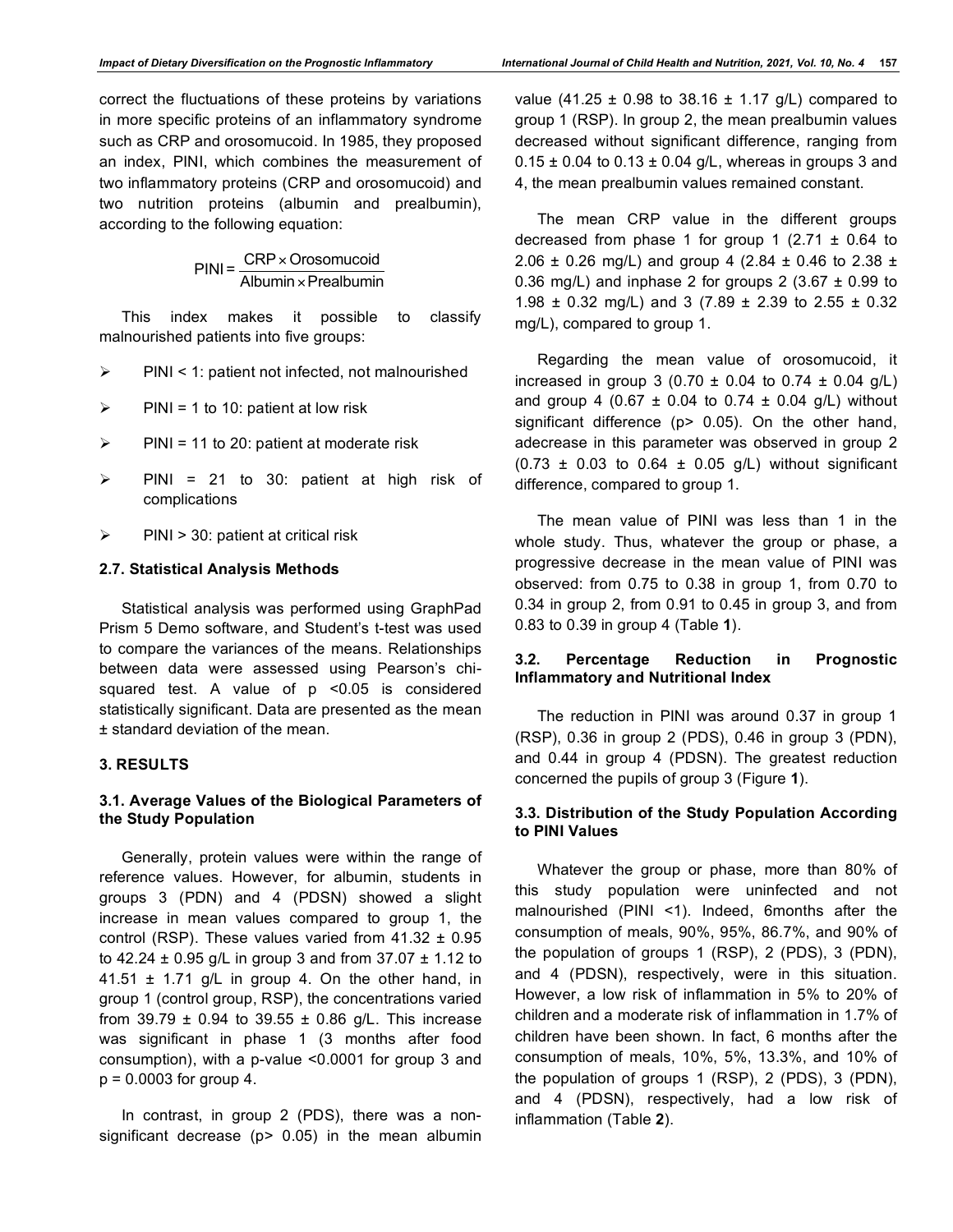| <b>Parameter</b>                                              | <b>Phase</b>   | Group 1<br>$(n=60)$ | Group 2<br>$(n=60)$ | P-value <sup>a</sup> | Group 3<br>$(n=60)$ | P-value <sup>b</sup> | Group 4<br>$(n=60)$ | P-value <sup>c</sup> |
|---------------------------------------------------------------|----------------|---------------------|---------------------|----------------------|---------------------|----------------------|---------------------|----------------------|
| <b>Albumin</b><br>$(35-45 g/L)$                               | 0              | $39.79 \pm 0.94$    | $41.25 \pm 0.98$    | 0.2852               | $41.32 \pm 0.95$    | 0.2557               | $37.07 \pm 1.12$    | 0.0654               |
|                                                               | 1              | $34.87 \pm 1.33$    | $38.16 \pm 1.17$    | 0.0662               | $41.82 \pm 0.92$    | < 0.0001             | $40.59 \pm 0.73$    | 0.0003               |
|                                                               | $\overline{2}$ | $39.55 \pm 0.86$    | $38.16 \pm 1.37$    | 0.3939               | $42.24 \pm 0.76$    | 0.0213               | $41.51 \pm 0.72$    | 0.0853               |
| Prealbumin<br>$(0.20 - 0.40$ g/L)                             | $\mathbf 0$    | $0.14 \pm 0.03$     | $0.15 \pm 0.04$     | 0.1258               | $0.14 \pm 0.04$     | 0.9863               | $0.13 \pm 0.03$     | 0.1804               |
|                                                               | 1              | $0.15 \pm 0.03$     | $0.13 \pm 0.04$     | 0.0020               | $0.14 \pm 0.04$     | 0.1290               | $0.14 \pm 0.04$     | 0.0936               |
|                                                               | $\overline{2}$ | $0.14 \pm 0.04$     | $0.13 \pm 0.04$     | 0.2100               | $0.14 \pm 0.08$     | 0.8060               | $0.13 \pm 0.04$     | 0.2039               |
| C-reactive protein<br>$($ < 10 mg/L)                          | $\mathbf 0$    | $3.65 \pm 0.69$     | $3.19 \pm 0.62$     | 0.6180               | $4.29 \pm 0.90$     | 0.5740               | $7.89 \pm 2.39$     | 0.6972               |
|                                                               | 1              | $2.71 \pm 0.64$     | $3.67 \pm 0.99$     | 0.4173               | $7.89 \pm 2.39$     | 0.4596               | $2.84 \pm 0.46$     | 0.8645               |
|                                                               | $\overline{2}$ | $2.06 \pm 0.26$     | $1.98 \pm 0.32$     | 0.8475               | $2.55 \pm 0.32$     | 0.2394               | $2.38 \pm 0.36$     | 0.4799               |
| Orosomucoid<br>$(B: 0.52 - 1.25 g/L)$<br>$(G: 0.48-1.29 g/L)$ | 0              | $0.80 \pm 0.03$     | $0.73 \pm 0.03$     | 0.1358               | $0.70 \pm 0.04$     | 0.0516               | $0.67 \pm 0.04$     | 0.0142               |
|                                                               | 1              | $0.81 \pm 0.03$     | $0.71 \pm 0.05$     | 0.0249               | $0.73 \pm 0.03$     | 0.0184               | $0.71 \pm 0.04$     | 0.0066               |
|                                                               | $\overline{2}$ | $0.80 \pm 0.03$     | $0.64 \pm 0.05$     | 0.0061               | $0.74 \pm 0.04$     | 0.2481               | $0.74 \pm 0.04$     | 0.2245               |
| PINI                                                          | $\mathbf 0$    | $0.75 \pm 0.17$     | $0.70 \pm 0.23$     | 0.8527               | $0.91 \pm 0.22$     | 0.5854               | $0.83 \pm 0.20$     | 0.7675               |
|                                                               | 1              | $0.68 \pm 0.25$     | $0.51 \pm 0.10$     | 0.5501               | $0.39 \pm 0.06$     | 0.2698               | $0.42 \pm 0.08$     | 0.3368               |
|                                                               | $\overline{2}$ | $0.38 \pm 0.07$     | $0.34 \pm 0.08$     | 0.6707               | $0.45 \pm 0.08$     | 0.4589               | $0.39 \pm 0.07$     | 0.8967               |

**Table 1: Mean Values of Protein Parameters and Prognostic Inflammatory and Nutritional Index of the Study Population**

a: group 1 vs. group 2; b: group 1 vs. group 3; c: group 1 vs. group 4. The difference is significant for p<0.05 (Student's t test). B:Boy; G: Girl.



**Figure 1:** Variation of mean PINI value during the study.

## **4. DISCUSSION**

PINI groups together two inflammatory parameters (CRP and orosomucoid) and two nutritional parameters (albumin and prealbumin) [10]. It is determined in order to simultaneously assess the inflammatory and nutritional status. This index is used to classify patients as uninfected and not malnourished or at low, moderate, high, or critical risk of complications and inflammation [19].

In this study, a gradual decrease in the mean values of PINI was observed in all groups of students over the period in which they consumed the different dishes, with reduction rates between 0.36 and 0.47. This decrease in PINI values agrees with the results of Vehe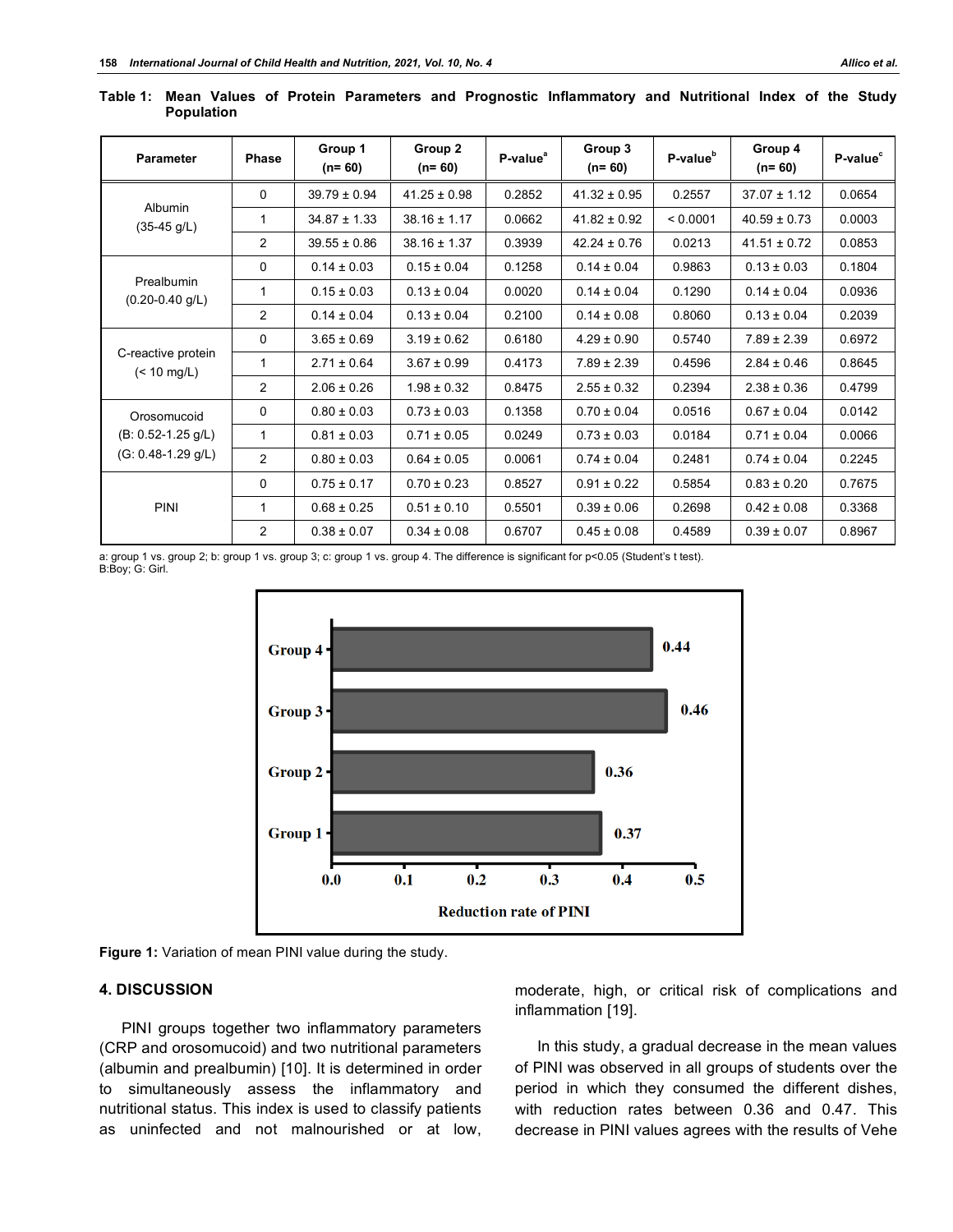| Group | <b>Phase</b>   | PINI < 1   | $1 \leq$ PINI < 10 | $11 \leq$ PINI < 20 | $21 \leq$ PINI < 30 | PINI > 30 |
|-------|----------------|------------|--------------------|---------------------|---------------------|-----------|
| 1     | 0              | 49 (81.7%) | 11 (18.3%)         | $0(0\%)$            | $0(0\%)$            | $0(0\%)$  |
|       | 1              | 53 (88.3%) | $6(10\%)$          | $1(1.7\%)$          | $0(0\%)$            | $0(0\%)$  |
|       | $\overline{2}$ | 54 (90%)   | $6(10\%)$          | $0(0\%)$            | $0(0\%)$            | $0(0\%)$  |
| 2     | 0              | 51 (85%)   | $8(13.3\%)$        | $1(1.7\%)$          | $0(0\%)$            | $0(0\%)$  |
|       | 1              | 51 (85%)   | 9(15%)             | $0(0\%)$            | $0(0\%)$            | $0(0\%)$  |
|       | $\overline{2}$ | 57 (95%)   | 3(5%)              | $0(0\%)$            | $0(0\%)$            | $0(0\%)$  |
| 3     | $\mathbf 0$    | 48 (80%)   | 12 (20%)           | $0(0\%)$            | $0(0\%)$            | $0(0\%)$  |
|       | 1              | 52 (86.7%) | $8(13.3\%)$        | $0(0\%)$            | $0(0\%)$            | $0(0\%)$  |
|       | $\overline{2}$ | 52 (86.7%) | $8(13.3\%)$        | $0(0\%)$            | $0(0\%)$            | $0(0\%)$  |
| 4     | 0              | 48 (80%)   | 12 (20%)           | $0(0\%)$            | $0(0\%)$            | $0(0\%)$  |
|       | 1              | 54 (90%)   | $6(10\%)$          | $0(0\%)$            | $0(0\%)$            | $0(0\%)$  |
|       | $\overline{2}$ | 54 (90%)   | 6(10%)             | $0(0\%)$            | $0(0\%)$            | $0(0\%)$  |

**Table 2: Distribution of the Study Population According to the Inflammatory Process**

*et al*. [20], who observed a significant decrease in PINI values from the start to the finish of their study. According to them, these low values of PINI (below 1) would be due to a decrease in the concentration of CRP, a slight increase in the concentrations of prealbumin and albumin, and the non-variation of orosomucoid concentration, as also observed in this present study during the different phases. Indeed, during malnutrition, a decrease in nutritional proteins is observed in favor of inflammatory proteins [9]. The slight increase in albumin observed in this study would be due to the consumption of dishes made from sweet potato (*I. batatas*), known for its high protein content [6,21,22], especially in groups 3 (PDN) and 4 (PDSN). The same is true for soybean (*G. max*) [7] and cowpea (*V. unguiculata*), which represent an important source of protein to some populations [8,23]. This result clearly shows the positive impact of dietary diversification on PINI, particularly CRP, thus showing an absence of inflammatory syndrome in the entire study population. Indeed, the nutritional composition of foods is involved in the fight against malnutrition, the biological signs of which are disruption of nutritional and inflammatory proteins. In addition, during malnutrition, the body is faced with two important requirements.

On the one hand, the body must have sufficient resources (proteins) to fight against the causes of malnutrition; on the other, it is necessary to repair the consequences of malnutrition by reconstituting its stock of proteins in order to support the functioning of other organs [24]. However, a low risk of inflammation in 5% to 20% of children and a moderate risk of inflammation

in 1.7% of children have been shown. These results can be explained by the infectious tropical environment in which these children live [25]. Indeed, several studies have shown that tropical pathologies, particularly parasitoses (intestinal parasites, *Plasmodium falciparum*, and others), tend to constantly stimulate the immune system [26].

# **5. CONCLUSION**

In this study, a progressive decrease in the mean PINI value was observed in all groups of students during the period they consumed the different dishes. This situation concerned more than 80% of the children, whatever the group or phase, and would be due to a decrease in CRP concentration, a slight increase in the concentrations of prealbumin and albumin, and the non-variation of orosomucoid concentration. The greatest reduction concerned pupils who consumed the meal based on sweet potato porridge enriched with white cowpea. Dietary diversification, particularly through the intake of protein provided by meals based on sweet potato and white cowpea, has a positive impact on PINI and hence on nutritional status.

## **ETHICAL APPROVAL**

This study was authorized by the national research ethics committee (N/Ref: 009//MSHP/CNER-Kp). In addition, the authorities of each village and the school headteachers were contacted and informed before the start of the study in their localities. Their approval was required before the start of the study.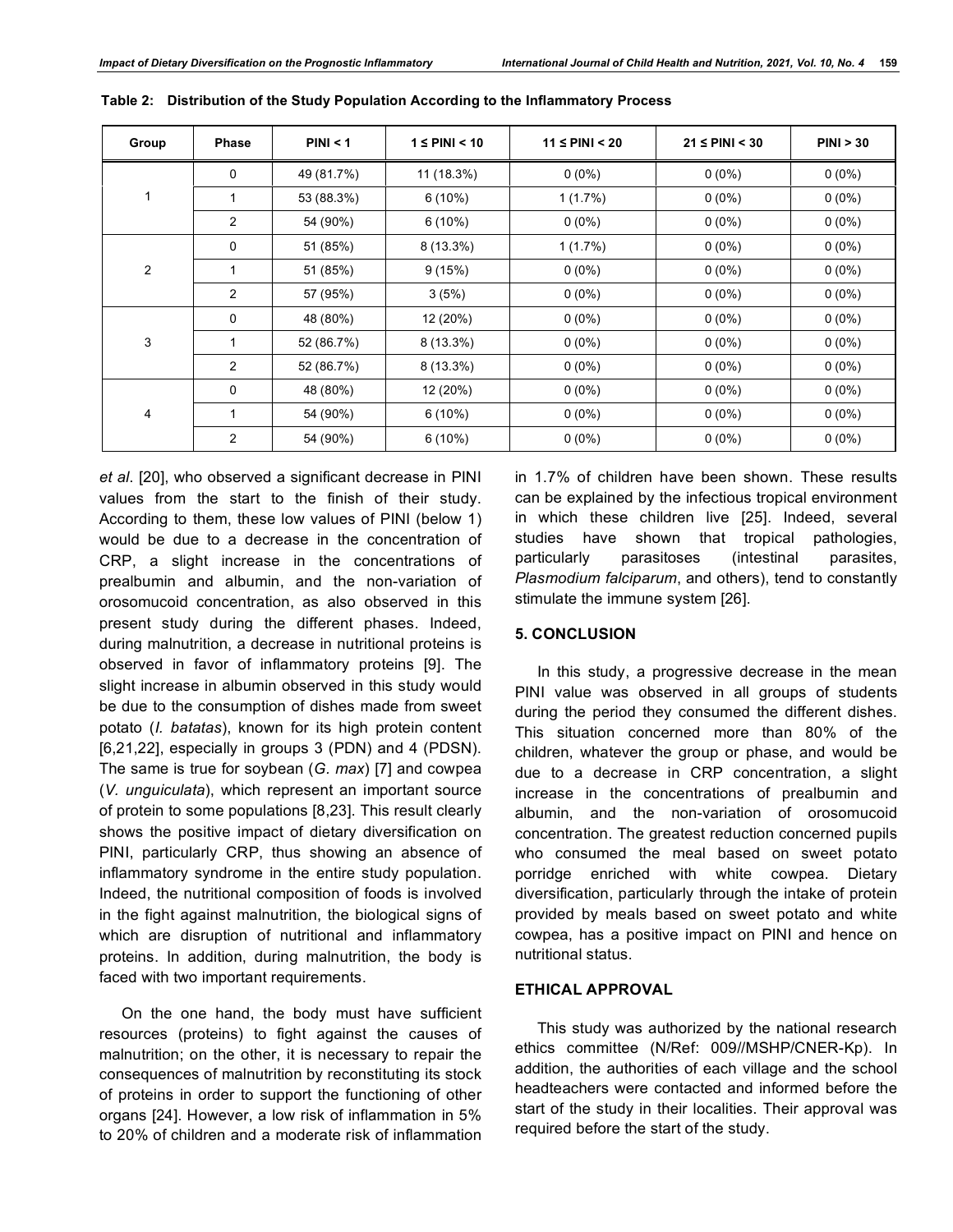#### **CONSENT**

A standardized questionnaire survey focusing in particular on food and hygiene habits and medical history was conducted for each child. Informed, written, and signed consent was obtained from each parent or guardian of the participating students after discussion of the purpose and benefits of the study and from each manager of each institution involved in the study. Participants were informed of their volunteering and of the right to leave the survey at any time. The confidentiality of the information of study participants was also ensured. Only anonymized data were used for statistical analysis.

## **CONFLICTS OF INTEREST**

The authors declare that they have no conflict of interest.

#### **SUPPLEMENTAL MATERIALS**

The supplemental materials can be downloaded from the journal website along with the article.

#### **REFERENCES**

- [1] N'go P, Azzaoui F, Ahami A, Aboussaleh Y, Lachheb A, Hamrani A. Socioeconomic determinants, environmental and nutritional issues of school failure: cases children living in the cocoa zone of Soubré (Côte of Ivory) (in French). Antropo 2012; 28: 63-70. http://www.didac.ehu.es/antropo/28/28- 8/Ngo.pdf
- [2] Bleyere MN, Kokore BA, Konan AB, Yapo PA. Prevalence of child malnutrition through their anthropometric indices in school canteens of Abidjan (Côte d'ivoire). Pakistan J Nutr 2013; 12(1): 60-70. https://doi.org/10.3923/pjn.2013.60.70
- [3] Agbo AE, Mahyao A, Konan AD, Coulibaly L, Kouassi A, Kehlenbeck K, *et al*. Production, consumption, and nutrition survey in a cocoa farming area in the Nawa region. Report. ICRAF, Abidjan 2014; p. 137.
- [4] De Oliveira Otto MC, Anderson CAM, Dearborn JL, Ferranti EP, Mozaffarian D, Rao G, *et al*. Dietary diversity: Implications for obesity prevention in adult populations: A Science Advisory from the American Heart Association. Circulation 2018; 138(11): e160-e168. https://doi.org/10.1161/CIR.0000000000000595
- [5] WHO and UNICEF. Global strategy for infant and young child feeding. Fifty-fourth world Health Assembly 2003. https://apps.who.int/iris/bitstream /handle/10665/42590/9241562218.pdf
- [6] Alam MK, Sams S, Rana ZH, Akhtaruzzaman M, Islam SN. Minerals, vitamin C, and effect of thermal processing on carotenoids composition in nine varieties orange-fleshed sweet potato (*Ipomoea batatas* L.). J Food Compos Anal 2020; 92: 103582. https://doi.org/10.1016/j.jfca.2020.103582
- [7] Lokuruka M. Soybean nutritional properties: The good and the bad about soy foods consumption - A review. African J Food, Agric Nutr Dev 2010; 10(4): 2439-2459. https://doi.org/10.4314/ajfand.v10i4.55335
- [8] Frota KDMG, Lopes LAR, Silva ICV, Arêas JAG. Nutritional quality of the protein of *Vigna unguiculata* L. Walp and its protein isolate. Rev Cienc Agron 2017; 48(5): 792-98. https://doi.org/10.5935/1806-6690.20170092
- [9] M'Boh MG, Ahiboh HT, Yapo A, Bla BK, Djaman JA, Yapi FH. The effect of falciparum malaria infection on the quantity of trace elements (iron, copper, zinc) in the blood in children of Côte d'Ivoire. Agric Biol J N Am 2010; 1(4): 565-70.
- [10] Ingenbleek Y, Carpentier YA. A prognostic inflammatory and nutritional index scoring critically ill patients. Int J Vitam Nutr Res 1985; 55(1): 91-101.
- [11] Keller U. Nutritional Laboratory Markers in Malnutrition. J Clin Med 2019; 8(6): 775. https://doi.org/10.3390/jcm8060775
- [12] Idohou-Dossou N, Wade S, Guiro AT, Sarr CS, Diaham B, Cissé D, *et al*. Nutritional status of preschool Senegalese children: long-term effects of early severe malnutrition. Br J Nutr 2003; 90(6): 1123-32. https://doi.org/10.1079/BJN2003990
- [13] Price CP, Trull AK, Berry D, Gorman EG. Development and validation of a particle-enhanced turbidimetric immunoassay for C-reactive protein. J Immunol Methods 1987; 99(2): 205- 11.

https://doi.org/10.1016/0022-1759(87)90129-3

- [14] Eda S, Kaufmann J, Roos W, Pohl S. Development of a new microparticle-enhanced turbidimetric assay for C- reactive protein with superior features in analytical sensitivity and dynamic range. J Clin Lab Anal 1998; 12(3): 137-44. https://doi.org/10.1002/(SICI)1098- 2825(1998)12:3<137::AID-JCLA2>3.0.CO;2-6
- [15] Colombo S, Buclin T, Décosterd LA, Telenti A, Furrer H, Lee BL, *et al*. Orosomucoid (α1-acid glycoprotein) plasma concentration and genetic variants: Effects on human immunodeficiency virus protease inhibitor clearance and cellular accumulation. Clin Pharmacol Ther 2006; 80(4): 307- 18.

https://doi.org/10.1016/j.clpt.2006.06.006

- [16] Doumas BT, Ard Watson W, Biggs HG. Albumin standards and the measurement of serum albumin with bromocresol green. Clin Chim Acta 1971; 31(1): 87-96. https://doi.org/10.1016/0009-8981(71)90365-2
- [17] Spencer K, Price CP. Kinetic immunoturbidimetry: The estimation of albumin. Clin Chim Acta 1979; 95(2): 263-76. https://doi.org/10.1016/0009-8981(79)90368-1
- [18] Hutchinson DR, Smith MG, Parke DV. Prealbumin as an index of liver function after acute paracetamol poisoning. Lancet 1980; 316(8186): 121-3. https://doi.org/10.1016/S0140-6736(80)90006-9
- [19] Calder PC, Albers R, Antoine JM, Blum S, Bourdet-Sicard R, Ferns GA, *et al*. Inflammatory disease processes and interactions with nutrition. Br J Nutr 2009; 101(S1): 1-45. https://doi.org/10.1017/S0007114509377867
- [20] Vehe KL, Brown RO, Kuhl DA, Boucher BA, Lutherou RW, Kudsk KA. The prognostic inflammatory and nutritional index in traumatized patients receiving enteral nutrition support. J Am Coll Nutr 1991; 10(4): 355-63. https://doi.org/10.1080/07315724.1991.10718163
- [21] Sun H, Mu T, Xi L, Zhang M, Chen J. Sweet potato (Ipomoea batatas L.) leaves as nutritional and functional foods. Food Chem 2014; 156: 380-89. https://doi.org/10.1016/j.foodchem.2014.01.079
- [22] Aywa AK, Nawiri MP, Nyambaka HN. Nutrient variation in colored varieties of Ipomea batatas grown in Vihiga county, Western Kenya. Int Food Res J 2013; 20(2): 819-25. http://www.ifrj.upm.edu.my/20%20(02)%202013/44%20IFRJ %2020%20(02)%202013%20Mildred%20(174).pdf